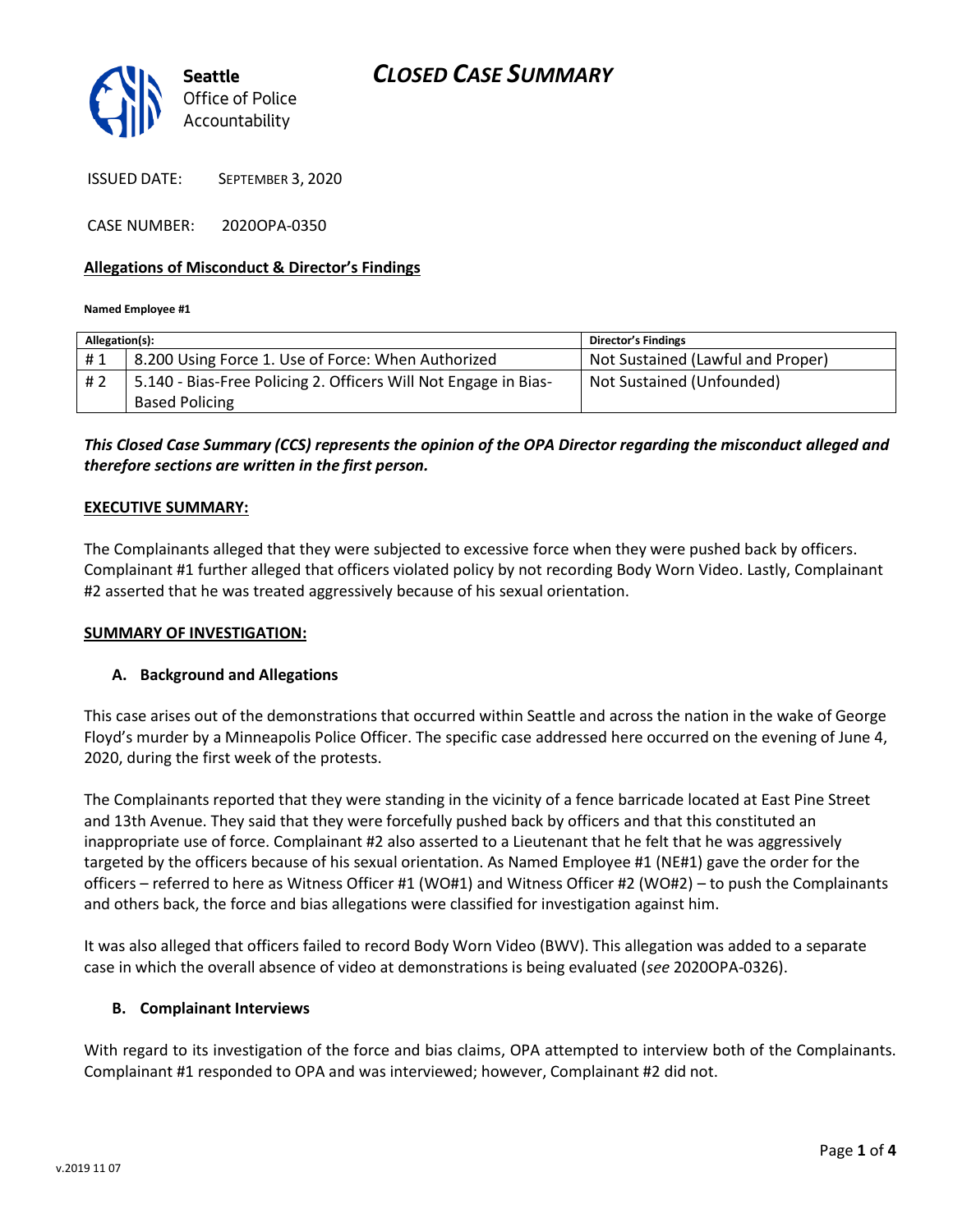# *CLOSE CASE SUMMARY*

OPA CASE NUMBER: 2020OPA-0350

Complainant #1 told OPA that there was a group of demonstrators at the barricade with the intention of preventing vehicles from moving through. She stated that she was situated in the center of the street but a few feet away from that other group. She heard officers say, "move back," but she thought the officers were speaking with the other group. She said that officers then approached her and told her to move back. She said that she was only given a few seconds before shewas pushed back by the officers. She said that she was stepping back whenthe baton made contact with her. She told OPA that the shove was not forceful, and it did not cause her pain or injury. She asserted that her primary issue with this case was the apparent lack of BWV.

## **C. Analysis of Body Worn Video**

**Seattle**

*Office of Police Accountability*

As part of its investigation, OPA reviewed BWV, including the video recorded statements provided by both Complainants. OPA also evaluated the documentation generated by the involved and witness officers. This evidence indicated that officers were staffing a fenced barricade that crossed the street. A charter bus drove toward the barricade. Individuals were standing in the middle of the street with their arms linked. NE#1 requested that the individuals move multiple times. The individuals declined to do so. NE#1 then ordered officers to push the individuals who were in the street back to the side. WO#1 and WO#2 pushed the Complainants back. They did so by walking forward with their batons extended and positioned across their bodies. BWV showed the charter bus driving through the middle of the street, approximately three feet from the center line.

Both of the Complainants immediately asserted that this was improper. They raised their concerns with a Lieutenant. As discussed above, this was recorded on BWV.

Complainant #1 told the Lieutenant that she was standing by the center line of the roadway. She felt that she was moved over far enough and did not have to go any further. She said that, regardless and even after she told WO#1 and WO#2 that she was already far enough out of the way, they still pushed her back. She heard officers saying that demonstrators needed to move back, but she was not aware that they were talking to her. She told the Lieutenant that she did not suffer any pain or injury from the push. Consistent with her statement to OPA, Complainant #1 articulated that her main complaint concerned the apparent lack of BWV.

Complainant #2 said that the officers were "aggressive" with him. He added that, "especially as a queer man, it seemed homophobic." Complainant #2 specifically pointed to WO#1 as being aggressive and said that she pushed him back with her baton even though the bus had already moved through. He felt that this was inappropriate even though he was being "loud."

The Lieutenant interviewed one more witness. The witness said that he observed what occurred from an apartment six floors up. He said that he saw the demonstrators in the street and heard officers give orders for them to move back. He told the Lieutenant that, when the demonstrators did not do so, the officers moved forward in a "slow march." The witness said that he did not observe any yelling or shoving by the officers. The witness also referenced his concern with the lack of BWV.

### **ANALYSIS AND CONCLUSIONS:**

**Named Employee #1 - Allegation #1**  *8.200 Using Force 1. Use of Force: When Authorized* 

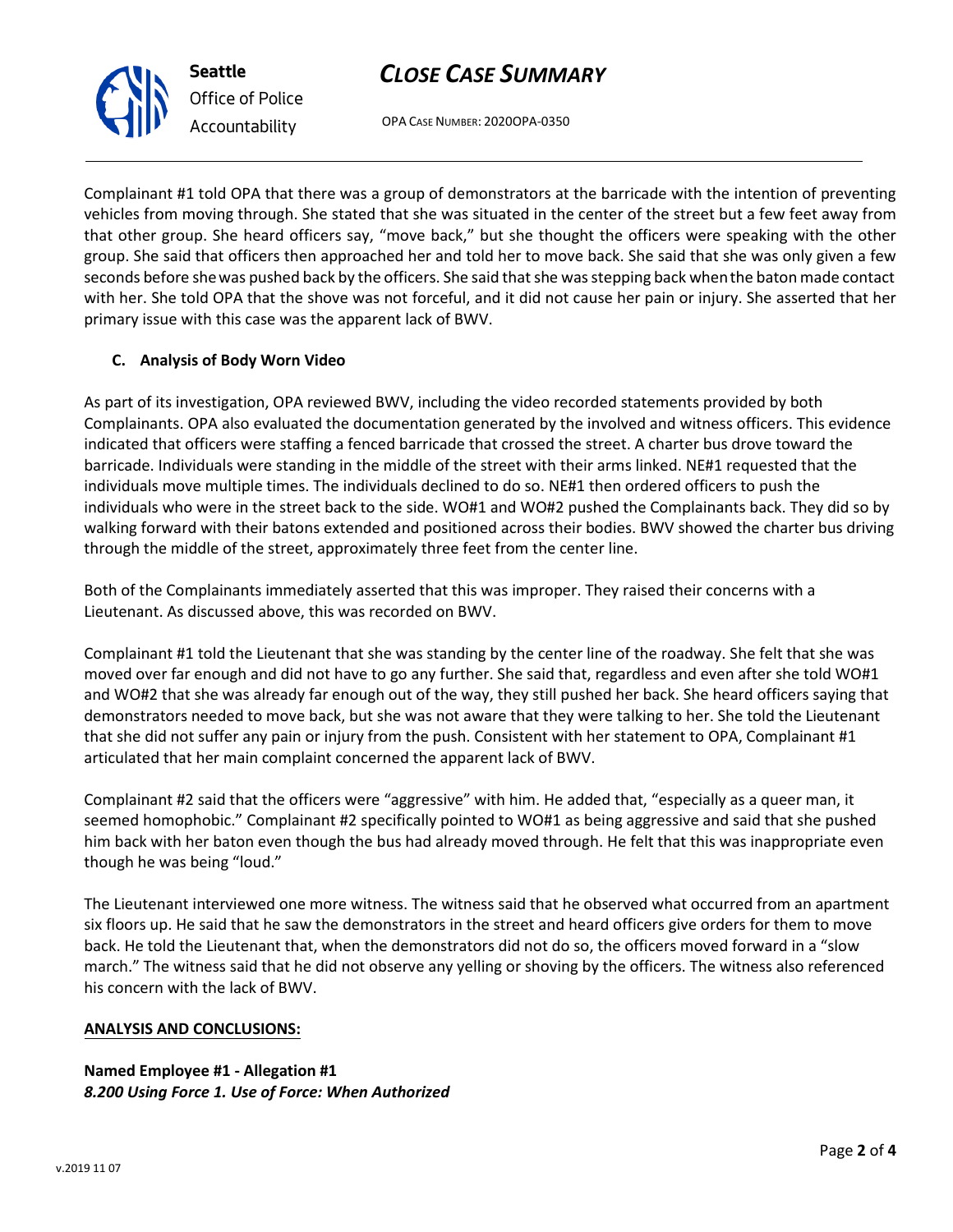# *CLOSE CASE SUMMARY*

OPA CASE NUMBER: 2020OPA-0350

SPD Policy 8.200(1) requires that force used by officers be reasonable, necessary and proportional. Whether force is reasonable depends "on the totality of the circumstances" known to the officers at the time of the force and must be balanced against "the rights of the subject, in light of the circumstances surrounding the event." (SPD Policy 8.200(1).) The policy lists a number of factors that should be weighed when evaluating reasonableness. (*See id*.) Force is necessary where "no reasonably effective alternative appears to exist, and only then to the degree which is reasonable to effect a lawful purpose." (*Id*.) Lastly, the force used must be proportional to the threat posed to the officer. (*Id*.)

Based on a review of the totality of the record, OPA identified the following facts as not being in dispute: (1) the Complainants were in the street, near the center line; (2) officers generally directed demonstrators in the street to move back; (3) a charter bus was attempting to pass through and did drive up the middle of the street within feet of the center line; (4) WO#1 and WO#2 pushed the Complainants back with their batons; and (5) neither of the Complainants suffered pain or injuries.

Given these facts, OPA finds that the force used to move the complainants back did not violate policy. As a threshold matter, while the Complainants had a First Amendment right to demonstrate and, if they were so inclined, to do so in the street, that right was not unfettered. Notably, the government was permitted to impose reasonable time, place, and manner restrictions that were content neutral. Moving the Complainants back to allow for the charter bus to make egress was an appropriate restriction. Notably, it was temporary, it had nothing to do with the content of the Complainants' speech, and it was purposed to effectuate a legitimate law enforcement objective. The BWV further established that the charter bus traveled near the center line of the street, which, in Complainant #1's own version of facts, was where she was standing. Lastly, while not dispositive standing alone, OPA finds it significant that the force used was only that needed to move the Complainants back and that there was no allegation that the Complainants suffered any pain or injuries.

For these reasons, OPA recommends that this allegation be Not Sustained – Lawful and Proper.

## Recommended Finding: **Not Sustained (Lawful and Proper)**

## **Named Employee #1 - Allegation #2**  *5.140 - Bias-Free Policing 2. Officers Will Not Engage in Bias-Based Policing*

SPD policy prohibits biased policing, which it defines as "the different treatment of any person by officers motivated by any characteristic of protected classes under state, federal, and local laws as well other discernible personal characteristics of an individual." (SPD Policy 5.140.) This includes different treatment based on the race of the subject. (*See id*.)

As discussed above, Complainant #2 asserted that he was aggressively pushed by WO#1 due to his sexual orientation. In its analysis of the Complainants' force allegation, OPA concluded that WO#1 and WO#2 pushed the Complainants back based on an order given by NE#1 and because they were trying to clear the road for the oncoming charter bus. There was no evidence that this was done for any other improper motive, including based on WO#1's perception of Complainant #2's sexual orientation. To this end, Complainant #2 provided no evidence indicating how WO#1 would have known what his sexual orientation was or, for that matter, that her actions were informed by this information. The failure to do so undercuts Complainant #2's allegation.



*Office of Police Accountability*

**Seattle**